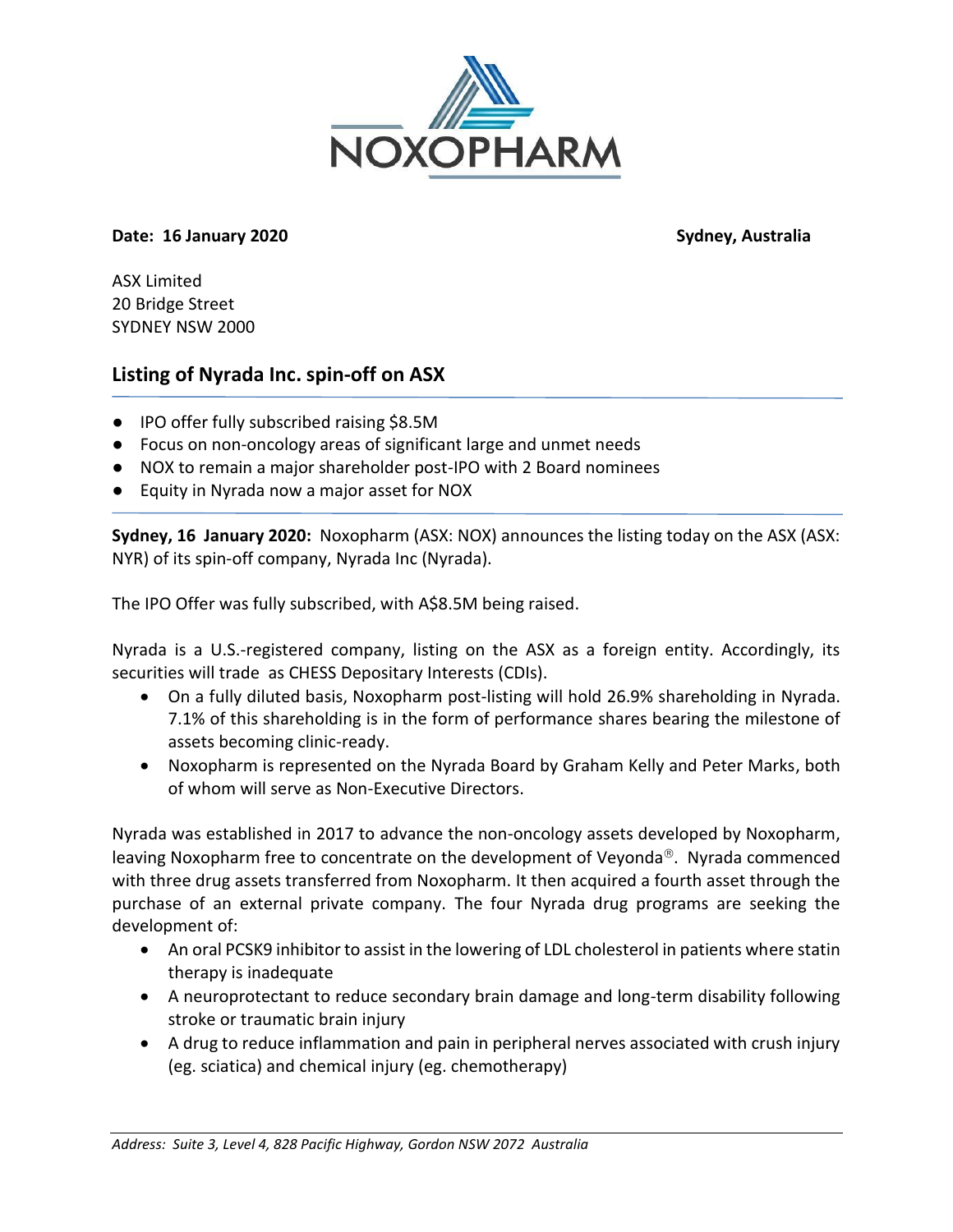

• A drug to reduce chronic inflammation leading to autoimmune diseases including psoriasis and multiple sclerosis.

Graham Kelly, Noxopharm CEO and Executive Chairman, said, "Both companies now are completely functionally and financially independent of each other, although the intention is that they will continue to cooperate closely for the immediate future as a result of significant crossover between their respective assets. I see this symbiotic relationship as one of the great strengths of this IPO, effectively doubling the development and discovery opportunities for both companies."

# **About Noxopharm**

Noxopharm is a clinical-stage Australian drug development company with offices in Sydney and New York. The Company has a primary focus on the development of Veyonda**®** and is the major shareholder in Nyrada Inc, a spin-off company developing a pipeline of non-oncology drugs.

www.noxopharm.com

Ends

| This announcement has been approved and authorised for release by Dr Graham Kelly, |
|------------------------------------------------------------------------------------|
|                                                                                    |
| Noxopharm CEO, by authority of the Noxopharm Board.                                |

### **Investor & Corporate Enquiries: Company Secretary:**

Prue Kelly **David Franks** T: 0459 022 445 T: 02 8072 1400

# **Media Enquiries:**

Catherine Strong Citadel-MAGNUS T: 02 8234 0111 E: cstrong@citadelmagnus.com

E: info@noxopharm.com E: David.Franks@automicgroup.com.au